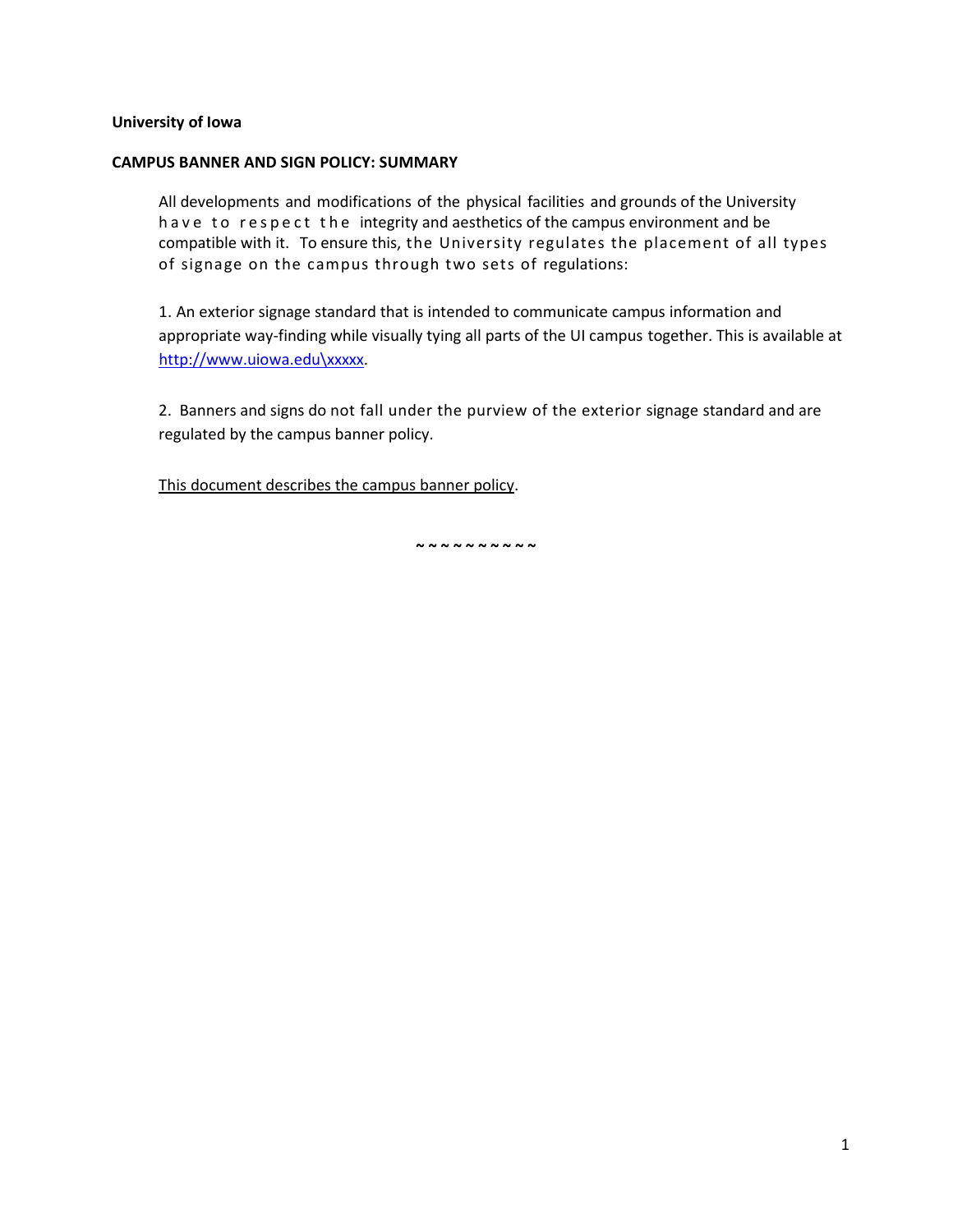## **University of Iowa Campus Banner Policy**

## Updated: 3/28/2010, 7/27/10, 8/23/10, 12/6/10, May 2013

#### **I. Introduction**

Various UI constituents may need to publicize events and other information by using banners and signs. This visual messaging must respect the need for maintaining a dignified campus appearance at all times. To this end, the University has a set of time, place and manner regulations that are codified as the campus banner policy. This policy is described in detail below.

#### **II. Definitions and acronyms:**

*Temporary*: is defined as being placed on built or natural university property or land without breaking the surface of the supporting structure. *Permanent*: is defined as being placed on built or natural university property or land by penetrating the surface of the supporting structure.

*Short term*: is defined as three weeks – this time includes a maximum of one week for set up, and one week for removal. Short-term banners and sign are intended for specific temporal events.

*Long term*: any term over three weeks is deemed long-term. Long-term banners and signs contribute to visual pollution and are scrutinized carefully by the CPC.

*Small*: Any sign or banner that because of its size or shape or construction is deemed to have a minimal impact on UI structures and/or the campus environment, and is less than 3' size in any dimension.

*Large*: Any sign or banner that because of its size or shape or construction is deemed to have a significant impact on UI structures and/or the campus environment.

*Requesting party*: person or unit or group requesting permission to place sign or banner

*CPC*: Campus Planning Committee. CPC is a University charter committee that advises the office of the UI President and, in instances of dispute, the CPC position is considered a resource to the President.

*FM:* Facilities Management

*OVPSS*: Office of the Vice-President for Student Services

*GEF*: General Education Fund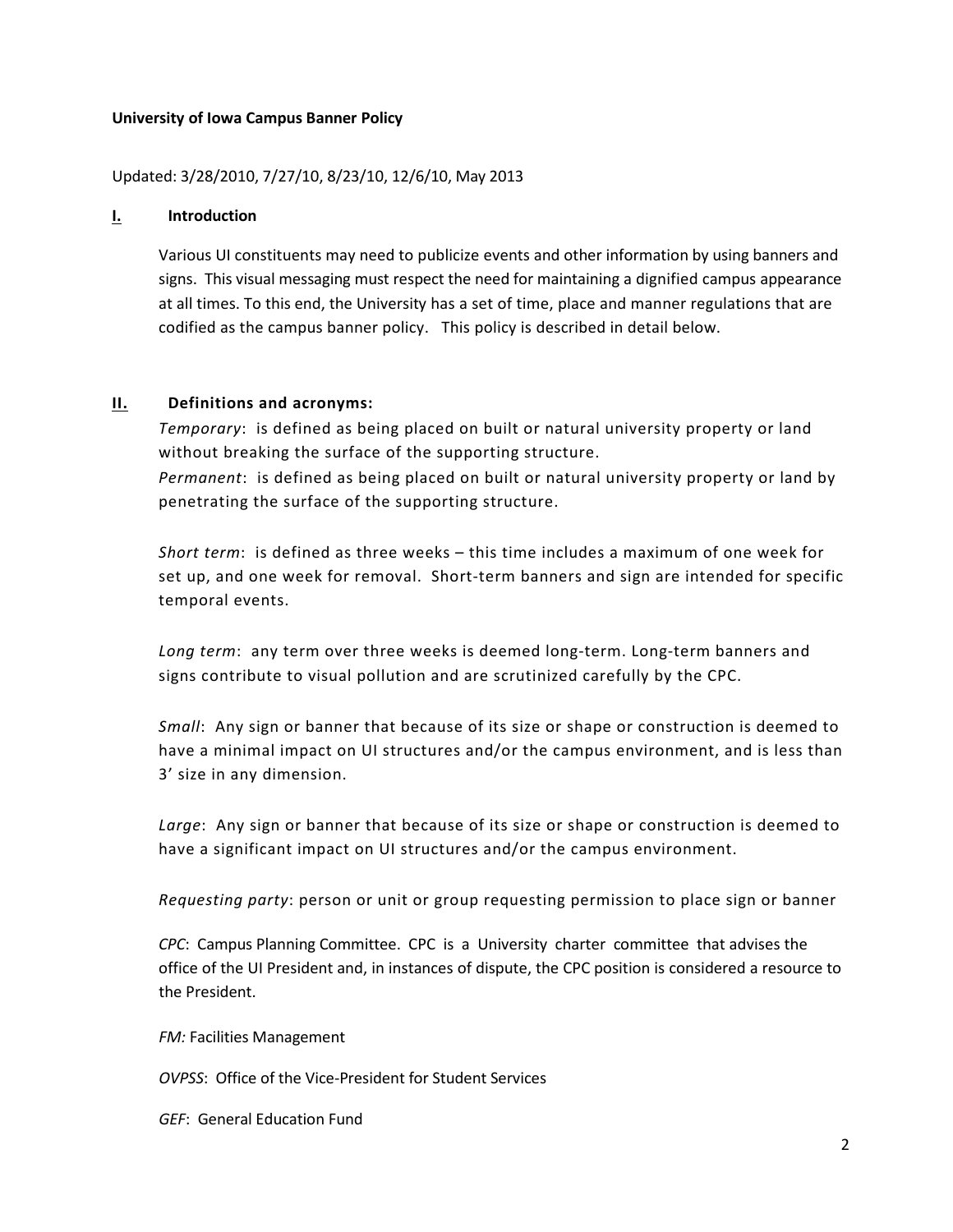## **III. Requesting review and process of review for any banner or sign**

All UI entities (academic and non-academic units, GEF-funded and non-GEF funded units and student-centric units) are required to present their proposals for *any and all* proposed banners or signs to FM by calling 335-1205. The review process will vary by whether the proposed banner or sign is temporary, small and short-term or not, and whether the proposed banner is for a student-centric activity or not. [See figure below]. Once FM receives initial notification of a proposed banner or sign, using the process flowchart below, FM will notify the requesting party about the review process and the entities involved in reviewing the proposal.

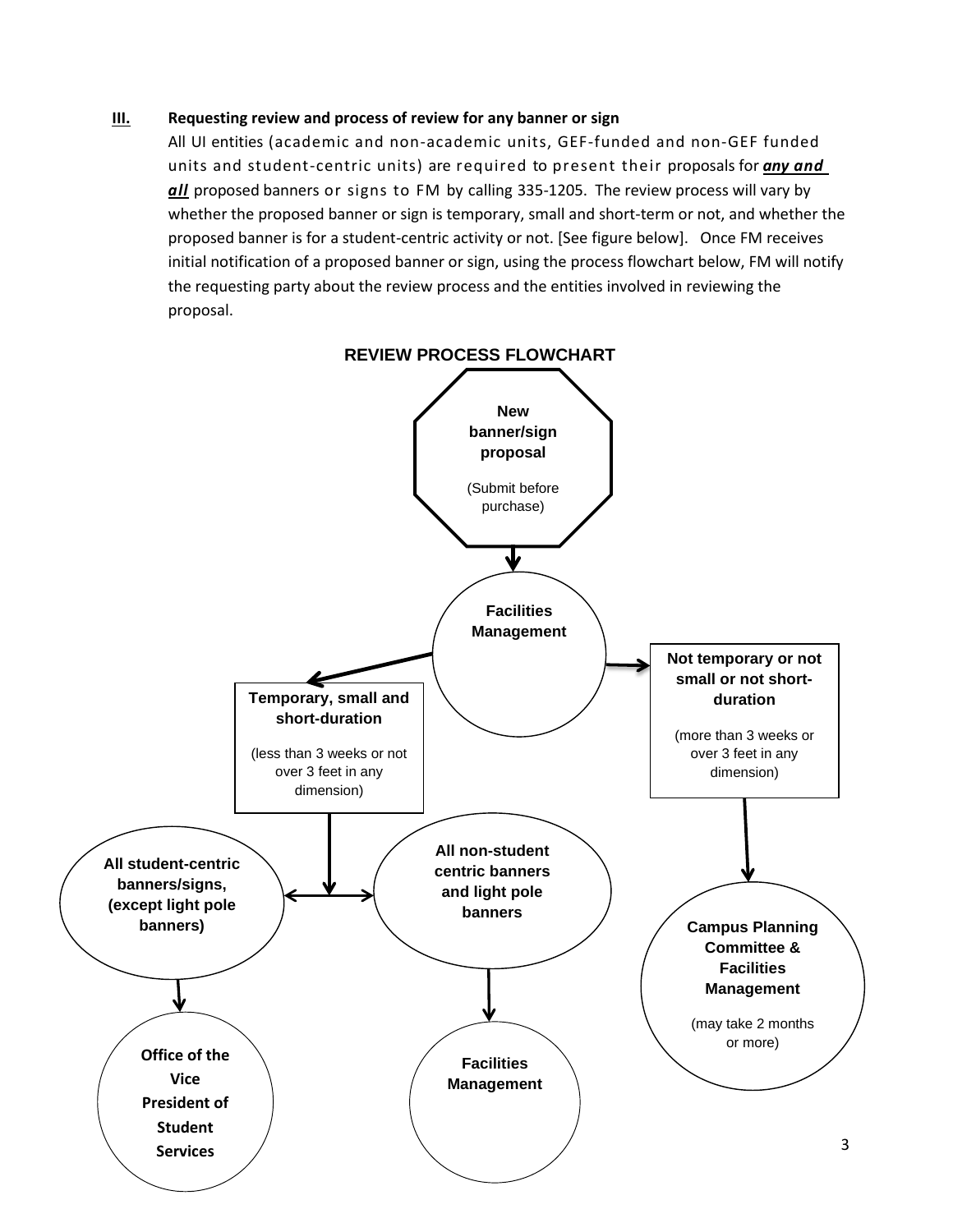In reviewing proposals for all banners and signs, FM and CPC will be guided by the following principles:

- Limiting the proliferation of visual pollution is a general campus planning objective. Banners and signs shall not detract from the campus environment or impact University architecture and grounds in ways never intended by current or past designers. Therefore, any proposal for banners and signage must fully respect the need and strong desire to maintain and preserve an attractive, integrated and harmonious campus environment.
- Respect for any and all impacted existing buildings (care and appearance).
- Final design of major banners will be reviewed (by FM and/or CPC) prior to purchase/installation.
- Campus traffic and general safety impacts.
- The intended time frame, a specific removal date, and any reoccurring plans will be agreed to/understood.
- Post-installation review, after a prescribed period of time, may be included to ensure visual integrity is maintained as planned (with risk of costs for removal held by the requesting party).
- Electric signage is an especially sensitive issue for campus appearance and requires careful review.

Upon review FM and/or CPC (as required) will advise in favor of, or in opposition to, the proposed plan. Restrictions and modifications may also be required of requests.

# **IV. Banners and signs that are temporary, short-term and small**

A. Academic and non-academic units

Any sign or banner that is temporary, short-term and small as defined in II. above, and is sponsored or created by a university unit will not ordinarily need CPC approval before installation but will only go through routine review by FM. Such signs and banners can be installed after written approval from FM. However, if FM deems the impact to the campus environment of any such sign or banner to be significant, it may direct the requesting party to secure CPC approval before installation.

Any damages to persons or property resulting from the placement of such banners or signs shall be paid for by the requesting party.

Banners or signs that are neither short-term nor temporary nor small (as defined in II. above) will need to be approved by the CPC and FM and the review process is described in V. below.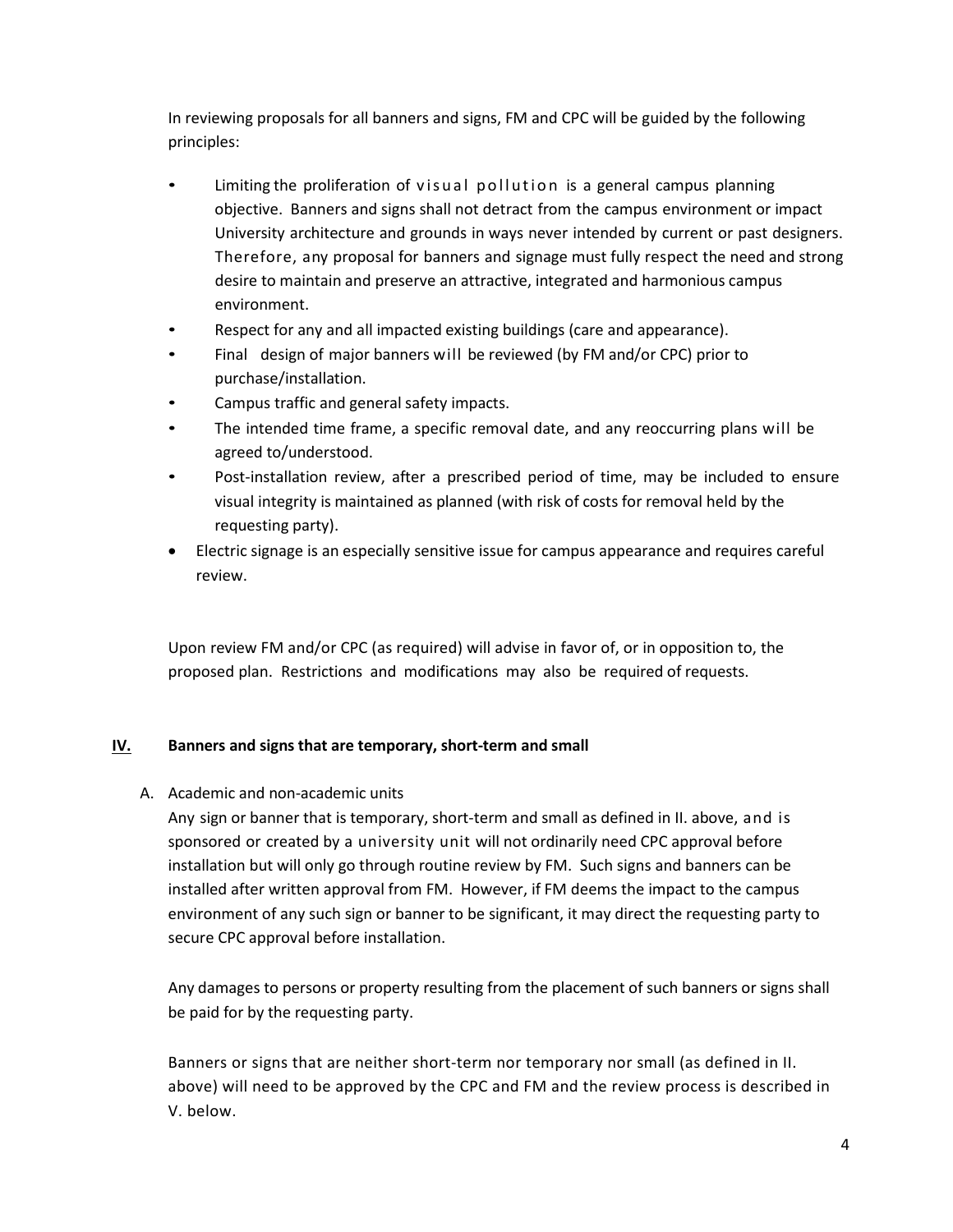B. For student-centric activities

Permission to place any sign or banner that is temporary, short-term and small as defined in II. above, sponsored or created by student groups or by other units for student-centric activities, must be requested through the OVPSS. These will ordinarily not need CPC approval before installation. They can be installed upon written approval from OVPSS for its content, location and manner of construction. The OVPSS, as part of its review, may require additional review by FM, or other UI units, depending on type, content or location.

Any damages to persons or property resulting from the placement of such banners and signs shall be paid for by the requesting party.

Banners or signs that are neither short-term nor temporary or small (as defined in II. above) will need to be approved by the CPC, FM and OVPSS and the review process is described in V. below.

# **V. Banners/signs that are neither temporary or short-term nor small**

Banners/signs that are neither temporary nor short-term or small will face more stringent review. For such signs there is no distinction between student-centric activities and those of academic and non-academic units. The review process will involve CPC and FM (and possibly other entities) and may 2 months or more.

Campus appearance, visual integrity, duration, size, location on campus and physical impact to campus buildings/property will all be significant factors in determining whether a request is deemed acceptable. Mounting of banners shall not alter or damage the exterior shell of a UI building. Banners proposed to be attached to facilities that are fully- funded by non-GEF sources shall be reviewed for impact to the building by the unit responsible for that building. Should any proposed mechanical mounting to a building be approved, the requesting party shall pay for all costs related to the banner mounting, and for any building repairs or restoration required.

Any damages to persons or property resulting from the placement of such banners and signs shall be paid for by the requesting party.

# **VI. Special class: Banners/signs on light poles**

The University streetscape incorporates, in some locations, light pole-mounted banner frames. It is the University's intent to provide for the success and excellence of all UI units and effectively combine that objective with the need to protect the visual integrity of the UI campus. All units are required to seek and receive approval from FM prior to installation of light pole banners/signs.